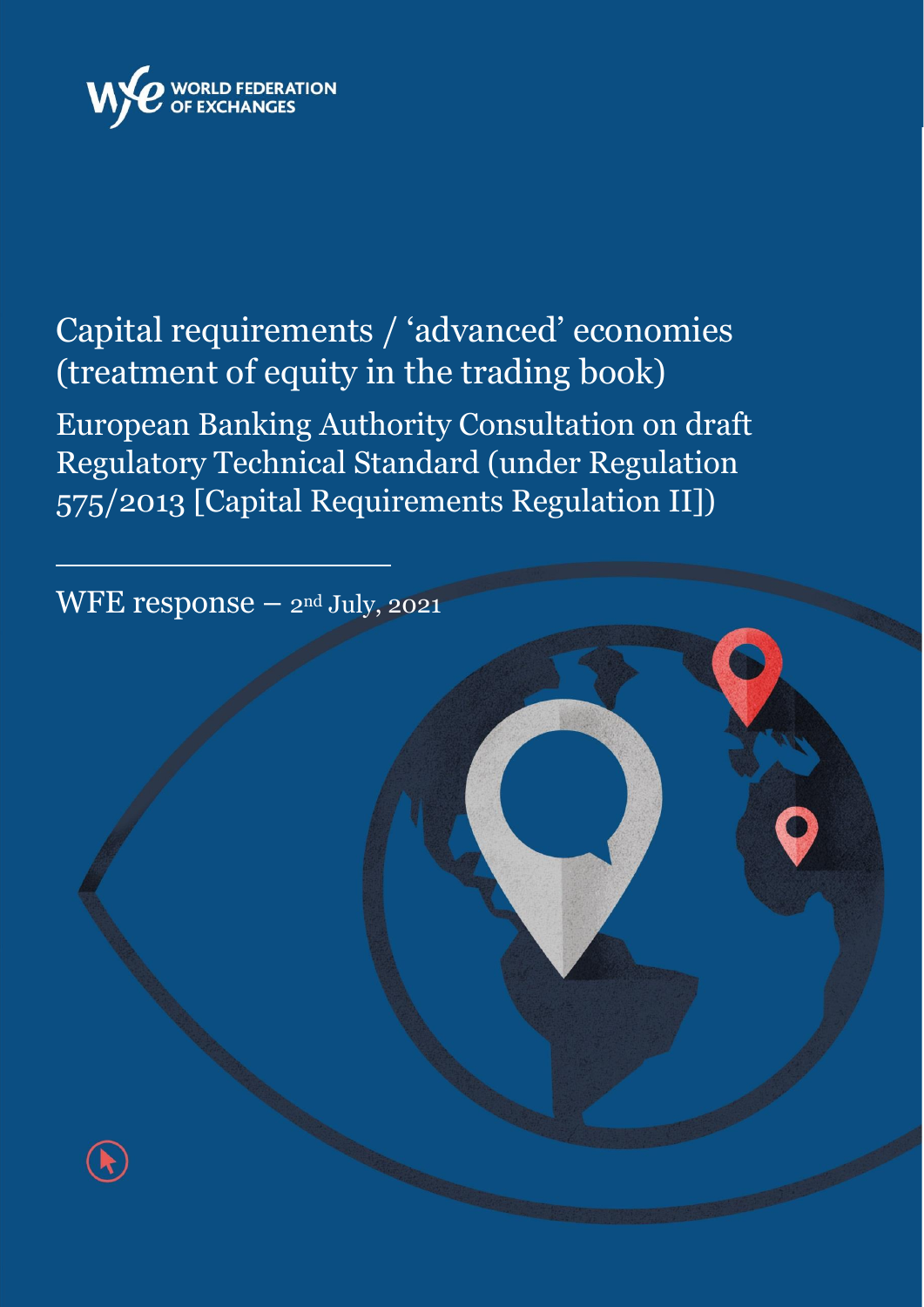

**Q1. Do you agree with the list provided in Article 1 or do you think that the EBA should propose an alternative list? In particular, do you think that there is a case for additional – or potentially all - EU/EEA countries to be added to the list? Please elaborate by providing technical evidence focusing on similarities and differences in risk across markets.** 

The WFE<sup>1</sup> believes that the list should be open to additions, now and in future. We do not believe there is a case to remove any jurisdiction from the Basel Committee on Banking Supervision (BCBS) list – nor are we are of any imminent likelihood that BCBS will do so. But we do believe there are likely to be grounds for including other countries.

The criteria for adding to the list should, as a matter of principle, be risk-based. Bucketing of countries on the basis of anything other than risk measures can introduce distorted incentives (as happened, in relation to credit risk, with the original Basel Accord of 1988). And any overly harsh designation of countries could easily turn into a self-fulfilling prophecy, by reducing the willingness of brokers to intermediate in those jurisdictions.

Moreover, given that any legislation (EU or otherwise) passed now could be relatively slow and challenging to change in future, while the Basel process could in principle deliver additions to the list relatively quickly and easily, it could be important to build in flexibility. (We note that the Basel treatment of equity allows for no national discretion, unlike the treatment of interest rate products, meaning it is already more rigid.)

Adding more countries to the list (subject to their meeting appropriate criteria) would mean that brokers with operations in any given country will better be able to serve the needs of investors outside that country, allowing those investors to benefit from its economic growth and to diversify portfolios.

In our view, the capital treatment of positions in equity matters more than ever, in the interests of avoiding overreliance on banking channels. Markets-based finance provides a balance (hence, we would observe, the EU's own focus on CMU) and is both more inclusive (especially via collective investment) and more supportive of long-term financial provision for citizens. Measures that raise the cost of trading, on the other hand, also raise the cost of capital, reducing opportunities for issuers and investors alike.

While models recognition offers a possible 'way forward' for some individual market participants, the marketplace as a whole will always include those on a standardised approach, which should not unnecessarily penalise any country, whether in the EU or outside.

## **Q2. What are the metrics, sources, and other criteria that should be used for potentially defining alternative criteria on which a list of advanced economies could be based? Please elaborate considering the context in which this definition this will be applied, i.e. assigning a lower/higher risk weight for equity risk.**

The rules should allow for additions to the list, and should be based on clear criteria that are relevant to the asset class (ie, equity) – not on tangential measures such as the general economic development of the country (eg, GDP) or its creditworthiness (eg, sovereign credit rating).

We would suggest that liquidity and volatility could be compared to an international benchmark, such as a global stock index. At the same time, the practical reality is that some countries will enjoy the benefits of being on the BCBS

<sup>&</sup>lt;sup>1</sup> The [WFE](https://www.world-exchanges.org/) is the industry group for exchanges and clearing houses (CCPs) around the world. We represent over 250 market infrastructures, ranging from those in the largest financial centres to frontier markets. WFE exchanges are home to over 47,000 listed companies, whose aggregate market capitalisation is over \$100 trillion.